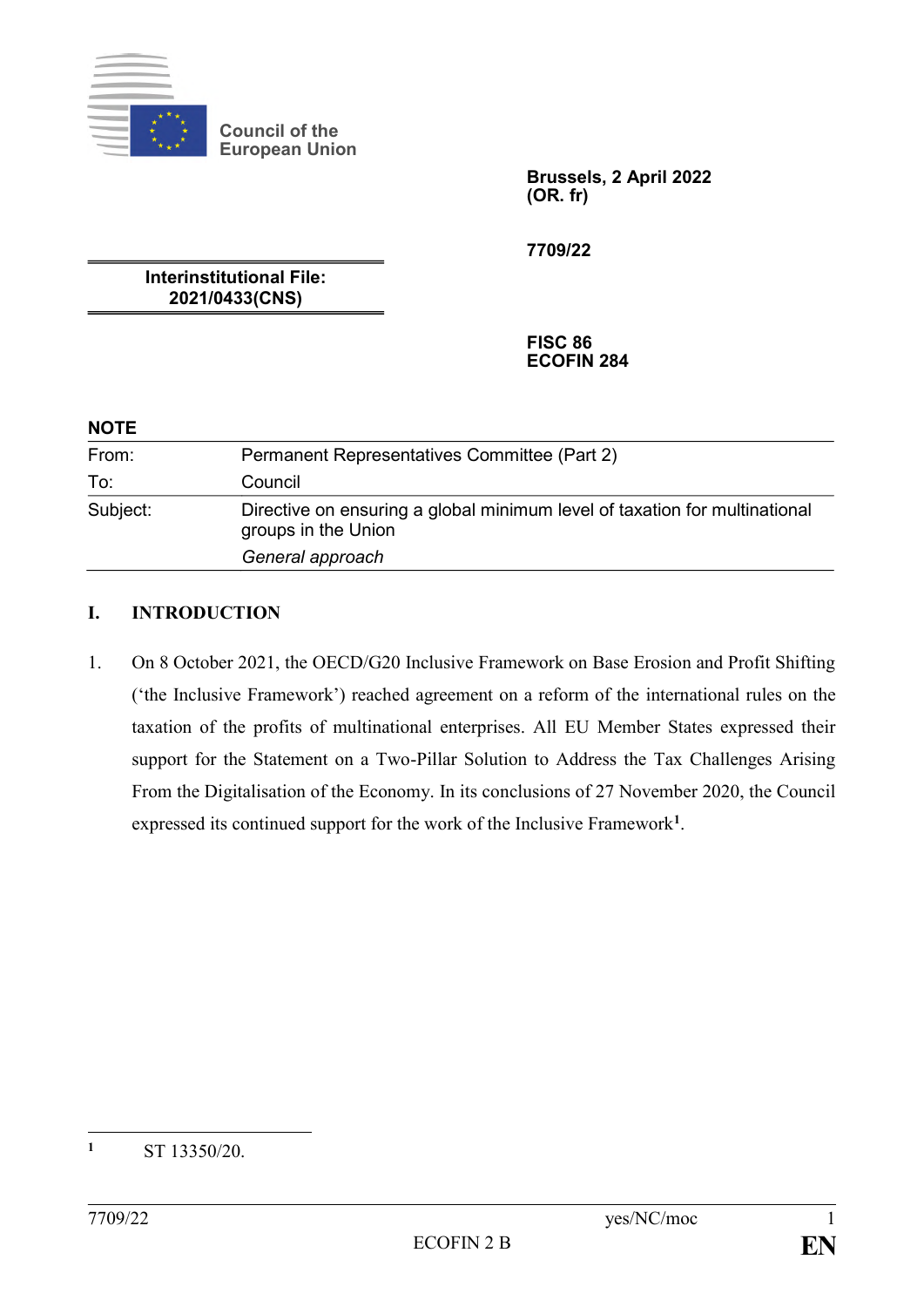- 2. Minimum effective taxation, which constitutes 'Pillar Two', is based on two main rules ( $'GlobalE$  rules') – the income inclusion rule (IIR) and the undertaxed payment rule (UTPR) – which are intended to ensure that the profits made by multinational groups with a turnover of at least EUR 750 million are taxed at an effective rate of at least 15 %. According to the October Statement of the Inclusive Framework, Pillar Two should be transposed into the individual states' national law in 2022, to come into effect in 2023. The UTPR should come into effect in 2024.
- 3. In order to ensure that the implementation of the GloBE rules is consistent and compatible with EU law, on 22 December 2021 the European Commission presented a proposal for a Council Directive on ensuring a global minimum level of taxation for multinational groups in the EU which reflected the model rules adopted by the Inclusive Framework on 14 December 2021**<sup>2</sup>** . This proposal for a Directive aims to transpose Pillar Two within the EU.
- 4. In parallel, work is continuing on the implementation of the rules on the allocation of taxing rights between jurisdictions ('Pillar One'), in accordance with the detailed implementation plan approved by the Inclusive Framework, in order to develop a multilateral convention ('MLC') which will be open for signature from mid-2022, with a view to its implementation as of 2023. At their meeting on 17 and 18 February 2022, the G20 finance ministers reiterated their commitment to this timetable.
- 5. The European Economic and Social Committee adopted its opinion on 23 March 2022. The European Parliament will deliver its opinion in the near future.

 $\overline{2}$ **<sup>2</sup>** ST 15294/21.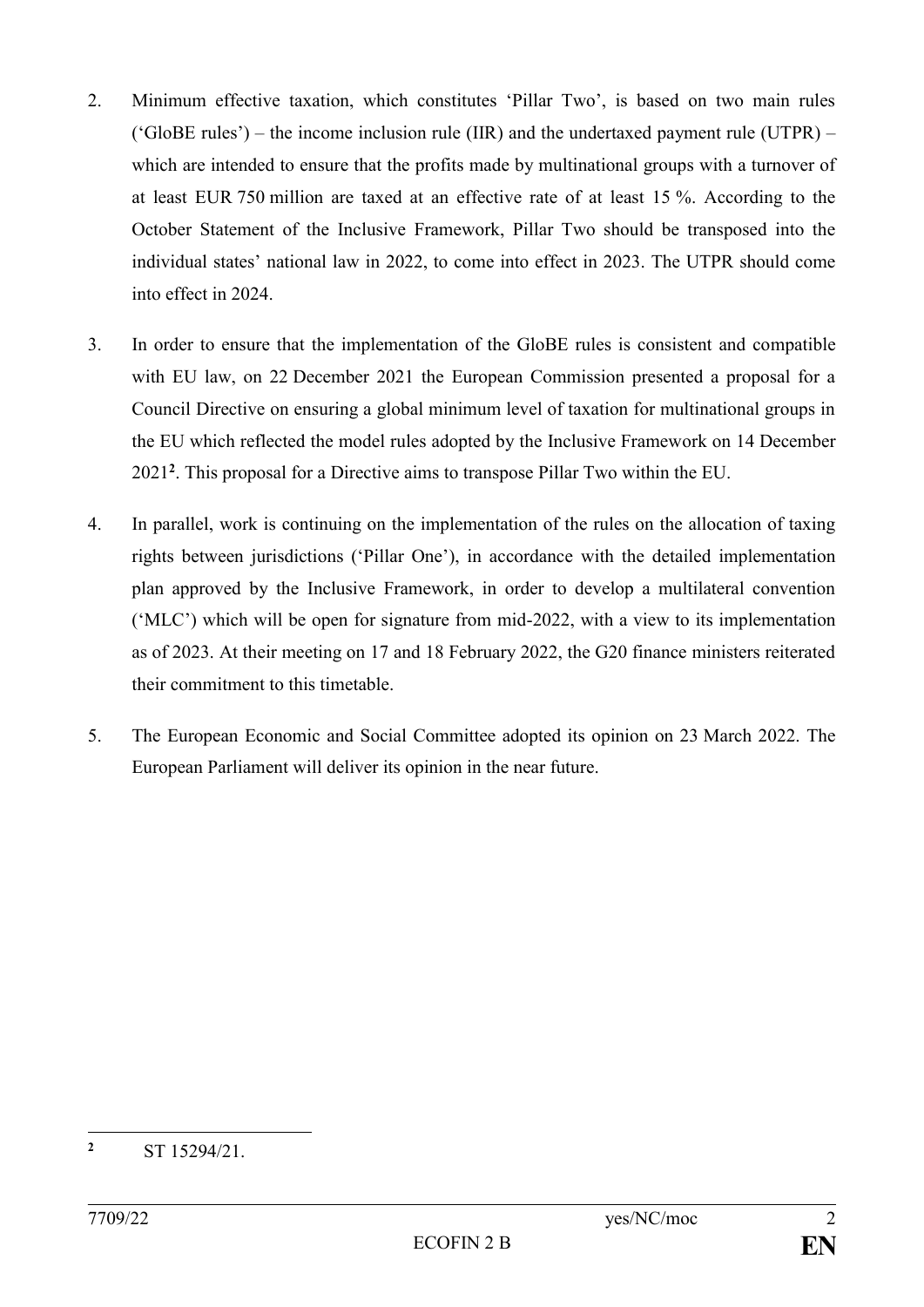### **II. STATE OF PLAY**

- 6. On 18 January 2022, the Ecofin Council held a policy debate on the proposal for a Directive**<sup>3</sup>** in order to provide political guidance for the technical examination of the text. The debate showed that all Member States agree that this tax issue is a priority, and that the rules agreed by the OECD Inclusive Framework need to be transposed into EU law as faithfully as possible and without delay.
- 7. Since the beginning of January 2022, and taking into account the guidance from ministers, the French Presidency has held nine meetings of the Working Party on Tax Questions (Direct Taxation, including three high-level meetings) dedicated to the technical examination of the proposal for a Directive. These meetings have made it possible, in particular, to significantly align the wording of the text with that of the OECD model rules and to identify the key issues still to be settled at political level in order to reach agreement on the whole text.
- 8. At the Ecofin Council meeting on 15 March 2022, most Member States were able to support the compromise text proposed by the French Presidency. Two Member States called for an adjustment of the parameters of the optional transitional derogation provided for in Article 47a of the Directive. One Member State indicated that it could not give its consent without a legal link with the entry into force of Pillar One, and one Member State maintained a parliamentary scrutiny reservation.
- 9. Taking account of these discussions, the Presidency circulated a new compromise text on 28 March (ST 7495/22) which adjusts the optional transitional derogation arrangements, extending the time frame for applying the derogation to six years and increasing the maximum number of parent entities in a Member State in order to qualify for the derogation to twelve.
- 10. At the meeting of the Permanent Representatives Committee on 30 March, the Member States confirmed their support for the French Presidency's compromise text, with the exception of one Member State which maintained its position on the link between Pillar One and Pillar Two, and another Member State (which intends to choose the option provided for in Article 47a) which requested further clarification on the transposition of the Directive.

 $\overline{\mathbf{3}}$ **<sup>3</sup>** ST 5015/22.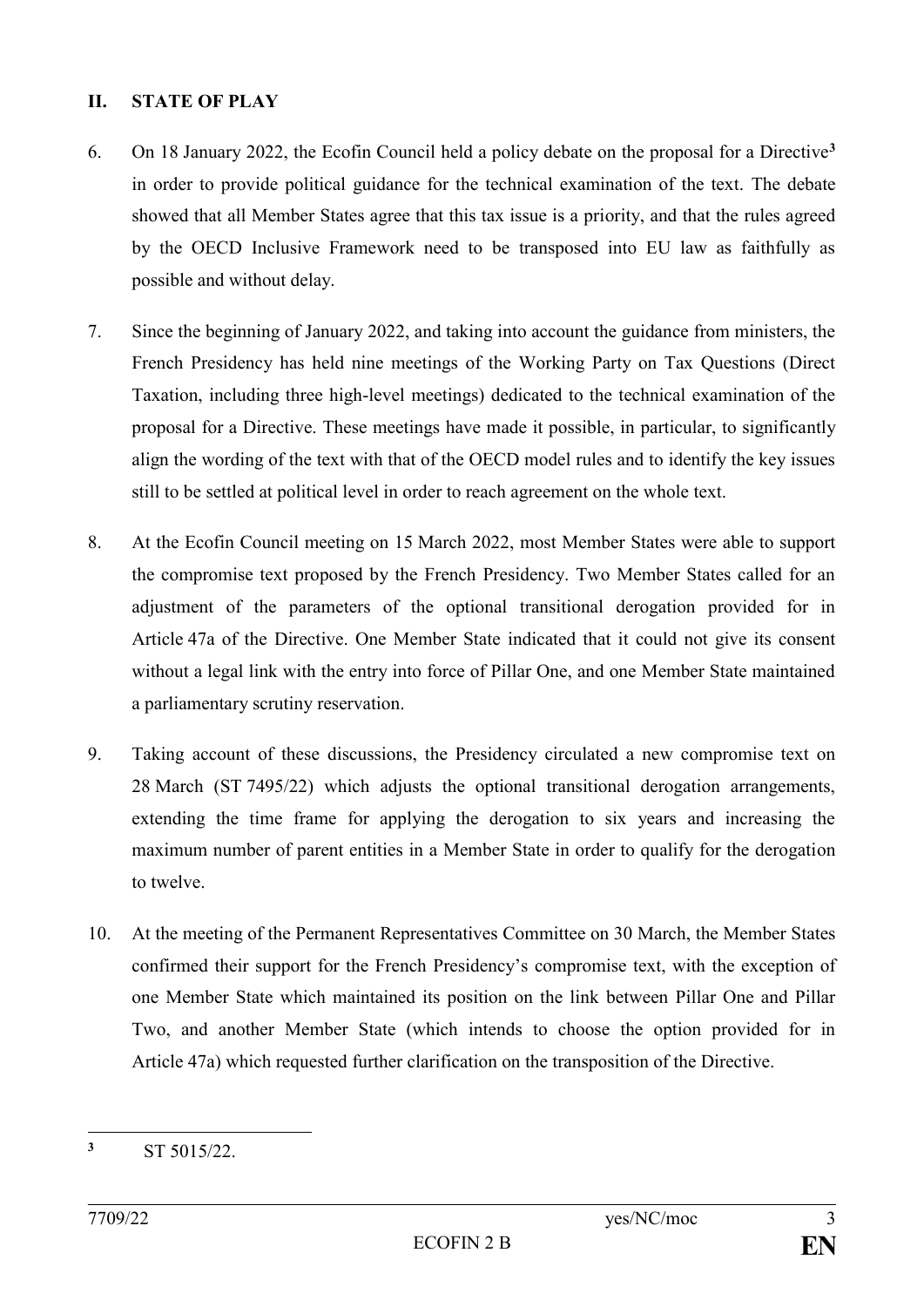### **III. KEY ISSUES**

#### *(a) Link between Pillar Two and Pillar One*

- 11. The OECD/G20 Statement of 8 October 2021 is based on two separate pillars, with different arrangements for implementation in accordance with the detailed implementation plan also approved by the Inclusive Framework. At the start of negotiations on the proposal for a Directive, several Member States requested that the entry into force of the two pillars be linked by making the entry into force of Pillar Two contingent on the entry into force of the multilateral convention implementing Pillar One.
- 12. The Presidency would point out that the Commission and the Council Legal Service have confirmed the legal difficulties involved in the request, still maintained by one Member State, to link the entry into force of the two pillars by making the entry into force of Pillar Two contingent on the entry into force of the multilateral convention implementing Pillar One. In addition, this request is not acceptable to the majority of the Member States.
- 13. However, as the G20 has recently done, the EU must continue to affirm its political determination to conclude the work on both pillars according to the timetable set out in the agreement of 8 October 2021. For this reason, at the Ecofin Council meeting on 15 March the Presidency proposed that the agreement on the proposal for a Directive be accompanied by a Council statement confirming the participation of all Member States in the ongoing discussions within the Inclusive Framework as regards Pillar One, in line with the timetable for implementation approved in October 2021, and calling for the other States Parties to respect that commitment. Only one Member State has not yet expressed support for this solution.
- 14. In this context, the Presidency maintains its proposal that the agreement on the Directive be accompanied by a Council statement. The statement is set out in the annex to this note.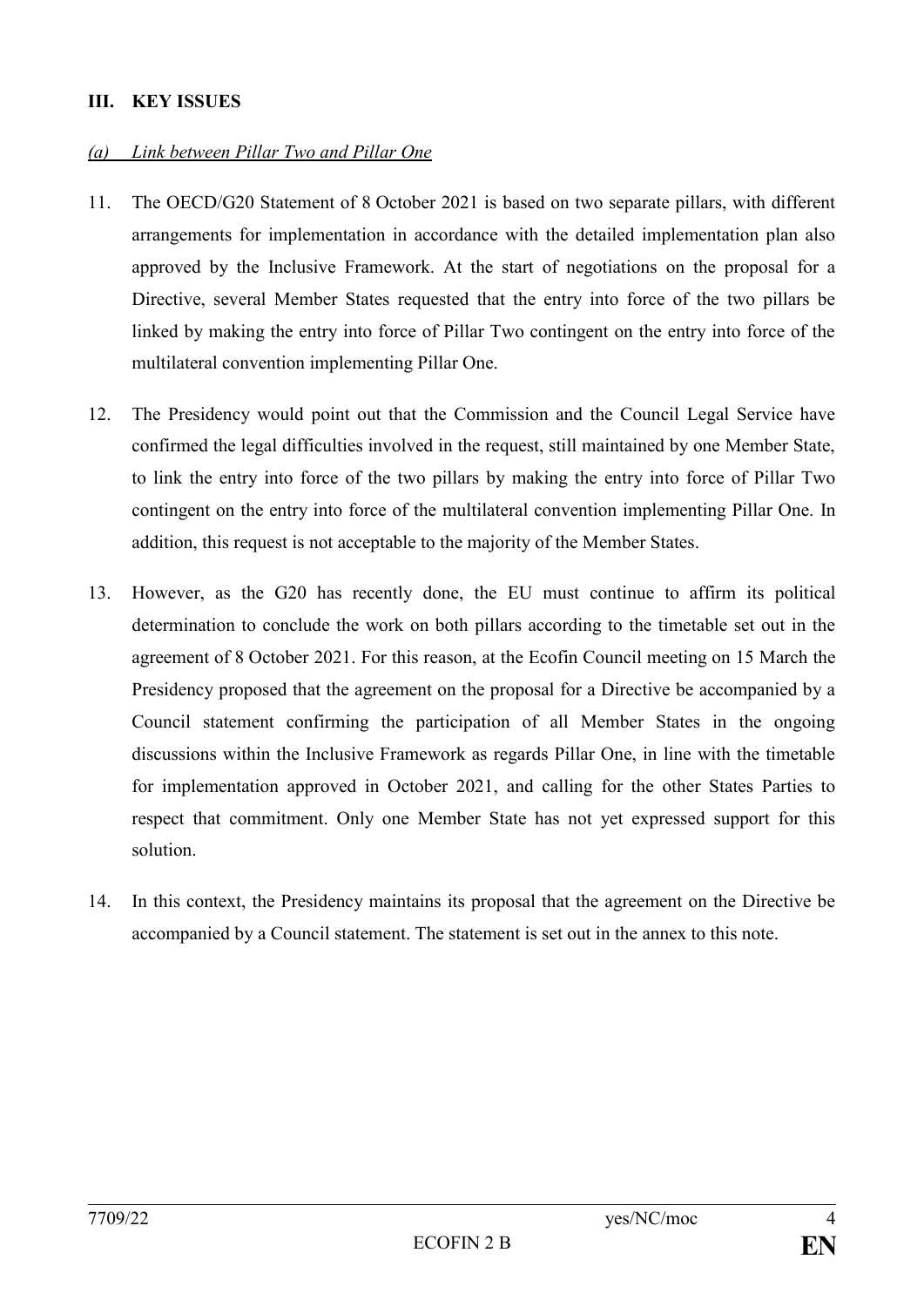#### *(b) Article 47a and transposition of the Directive*

- 15. One Member State which intends to make use of the option not to apply the IIR and UTPR (on the basis of Article 47a) requested clarification of the scope of the obligations that would have to be laid down in national law pursuant to the text of the Directive.
- 16. In order to address this concern, while maintaining the overall balance of the compromise, the Presidency suggests that the text be supplemented with the following recital:
	- '(14b) Member States that elect not to apply temporarily the IIR and the UTPR should transpose this Directive in such a way as to ensure the proper functioning of the system of global minimum level of taxation for multinational groups in the Union. This concerns in particular the obligation of domestic constituent entities in these Member States to provide information to constituent entities in other Member States and third country jurisdictions, so that other Member States and third country jurisdictions are able to apply the UTPR. The administrative burden for the tax administrations of the Member States having made the election should be limited to the greatest possible extent, while preserving the effective application of this Directive throughout the Union. Therefore, these Member States should also have the possibility of entering into a discussion with the Commission, seeking its guidance and assistance with a view to a common understanding on the practical arrangements concerning the transposition of this Directive into national law.'
- 17. The Presidency also proposes to clarify the reporting obligations of multinational groups whose ultimate parent entity is established in a Member State that has chosen not to apply temporarily the IIR and the UTPR, by adding the provisions set out in Annex II to Article 47a(2).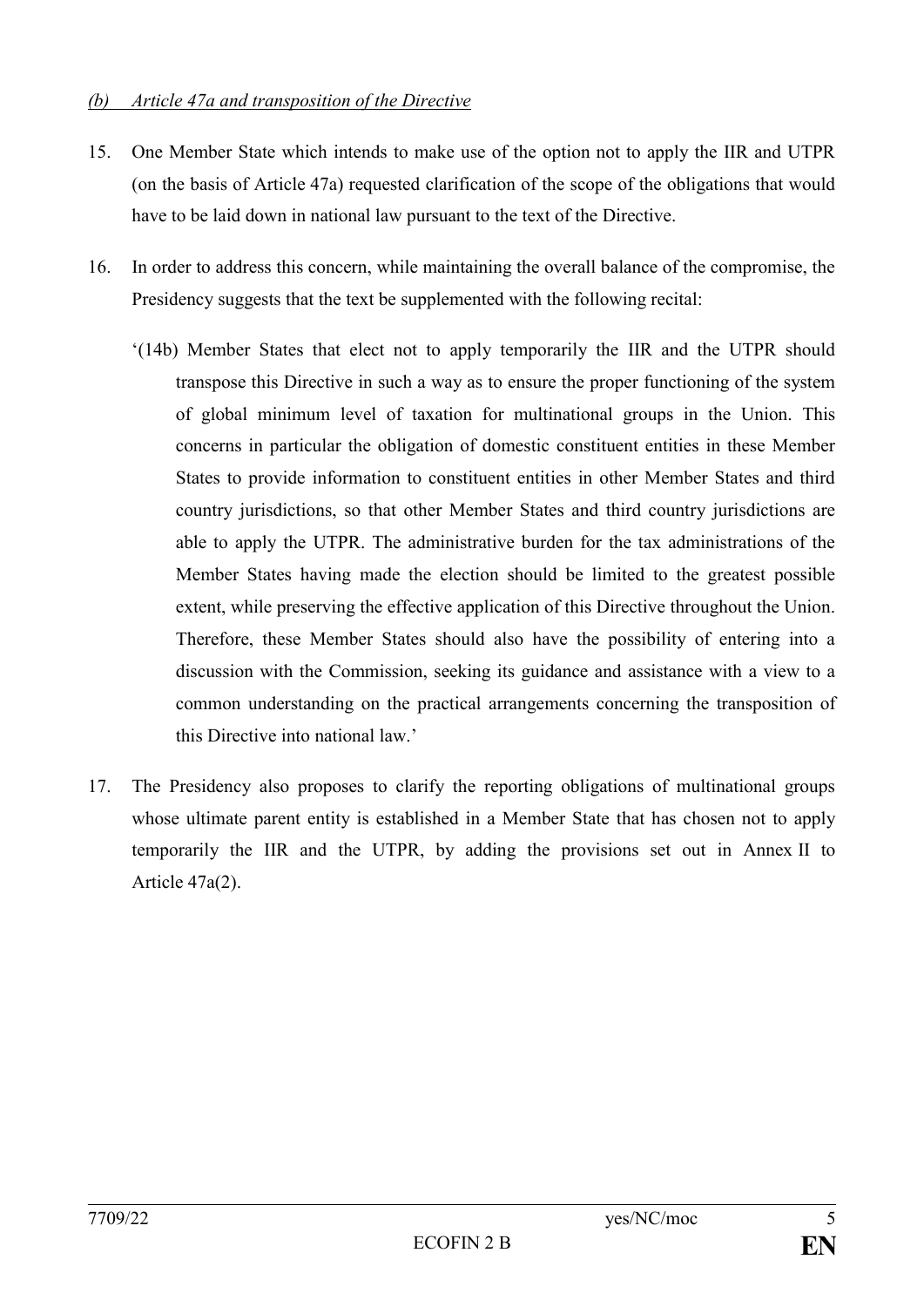## **IV. NEXT STEPS**

- 18. The Presidency considers that the compromise text set out in ST 7495/22, supplemented as indicated above by a recital 14b and a provision in Article 47a(2), and the Council statement, could form the basis for agreement on this file.
- 19. The Council is therefore invited to:
	- examine the Presidency's proposals regarding the key issues set out in part III of this note;
	- reach a general approach on this legislative proposal with a view to the adoption of the Directive, subject to receiving the opinion of the European Parliament and legal-linguistic revision;
	- approve the statement to be entered in the minutes, as set out in the annex to this note.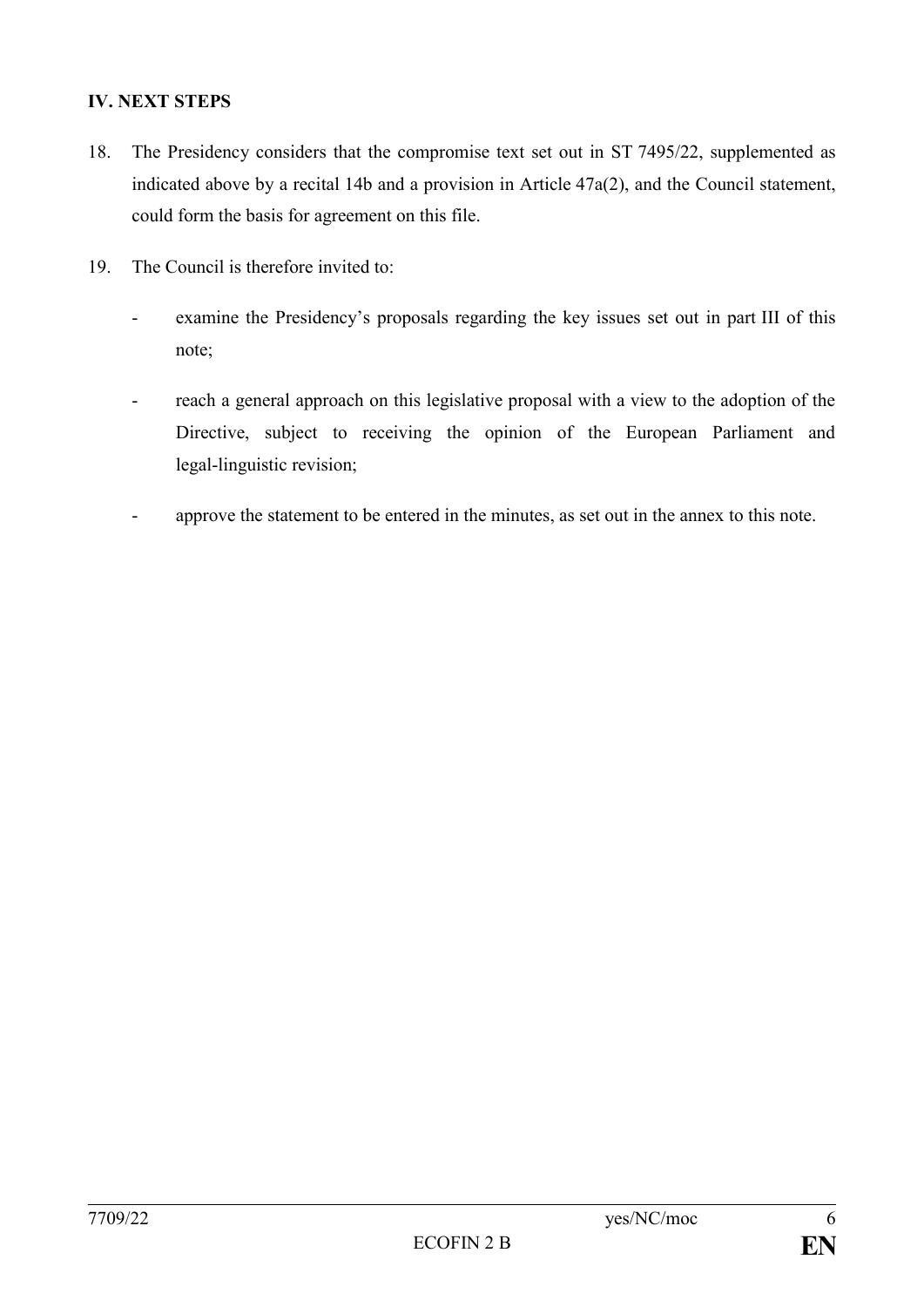#### **Draft Council statement**

The Council:

REAFFIRMS the commitment of the EU to the Statement on a Two-Pillar Solution to Address the Tax Challenges Arising from the Digitalisation of the Economy as well as to the implementation plan thereof agreed in October 2021 and INVITES all members of the OECD/G20 Inclusive Framework on BEPS to live up to their commitment on both pillars;

NOTES that since 2017 the EU has addressed the tax challenges arising from the digitalization of the economy and its continuous work has contributed to the global agreement on the Two-Pillar Solution;

CONFIRMS its continued support of the work at the OECD Inclusive Framework on BEPS and fully commits to the successful accomplishment, within the agreed timeline, of the ongoing work on the elements of Pillar 1, including the multilateral convention, which should be open for signature in mid-2022 and enter into force in the course of 2023;

STRESSES that the Council will, as necessary, reassess the situation on Pillar 1, in the context of the ongoing work at the OECD Inclusive Framework on BEPS, with a view to ensuring a swift solution on the tax challenges arising from the digitalisation of the economy.

WELCOMES the swift agreement on the file; HIGHLIGHTS that the recourse to the delegated act in this specific file should not be interpreted as a precedent for other legislative instruments adopted under the special legislative procedure applied to tax matters.